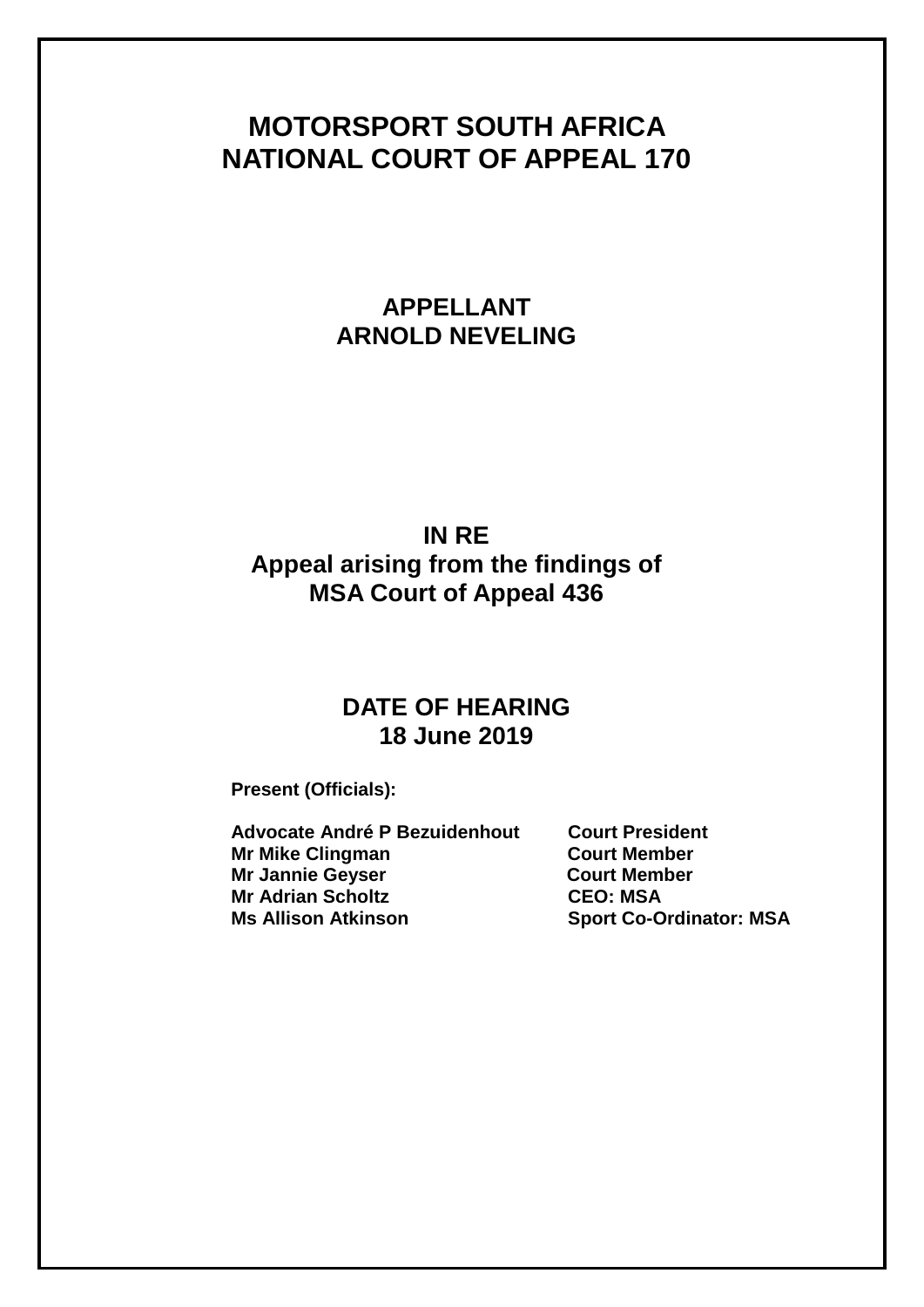## **INTRODUCTION**

- 1. On 18 June 2019, Motorsport South Africa ("MSA") enrolled National Court of Appeal ("NCA") 170 ("the appeal"). The appeal was dealt with at the Roodepoort Head Office of MSA. There was no objection to the constitution of the appeal panel and the appeal was properly constituted.
- 2. This is the written judgment of the appeal. The appeal hearing took place between 18h09 and approximately 21h30. Judgment was reserved. Proceedings were mechanically recorded. For the purposes of this Judgment reference is only made to the material issues as the remainder of the proceedings are of record.
- 3. The Appellant in these proceedings was represented by Mr Hector North, assisted by Mr Michael North. MSA was represented by its Sporting Co-Ordinator, Ms Allison Atkinson and the CEO of MSA, Mr Adrian Scholtz, also attended the hearing.
- 4. The original Appeal Bundle was replaced with a shortened version by consent between the parties, comprising 54 pages. There was no objection to substituting the Appeal Bundle.
- 5. This NCA acknowledges the able contribution of all the attendees and participants at the hearing, their capacity which appears from the attendance register, a copy of which is attached hereto as annexure "**A**".

## **THE INCIDENT AND EVENTS THAT FOLLOWED**

- 6. The Appeal arises from the findings of Court of Appeal 436 ("COA 436") which dealt with events that transpired on 30 September 2018 at the National Rotax Karting event held at Zwartkops Raceway, Pretoria ("the event").
- 7. The material facts of the incident which transpired during the event are not in dispute. The Appellant competed in the Fourth Round of the South African National Championship and committed a technical infringement by utilising an incorrect sparkplug ("the technical infringement"). Mr Wayne Robertson ("Mr Robertson"), the Technical Consultant, shortly after 10h00, issued a notice that the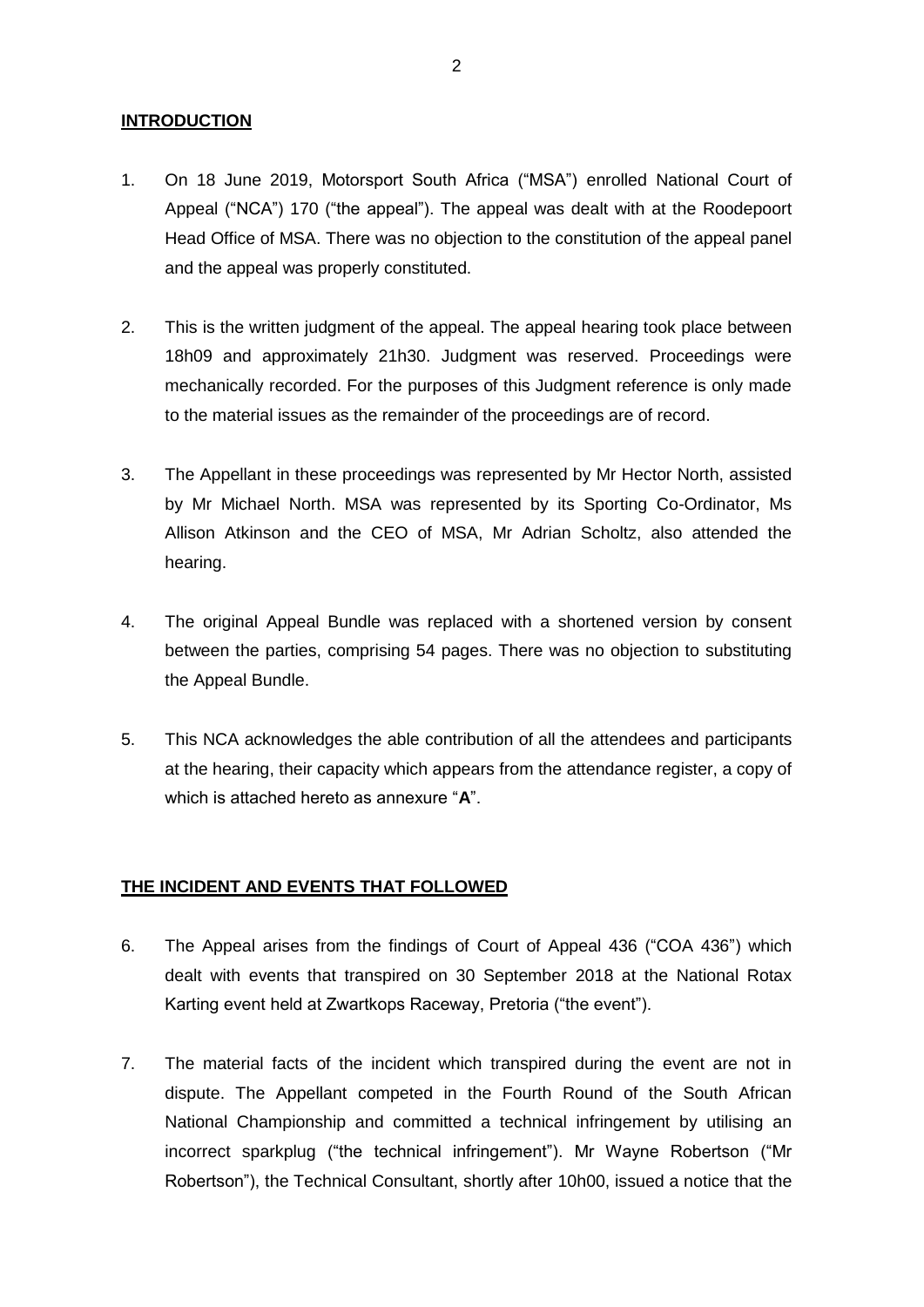technical infringement took place. Following on the notice from the Technical Consultant, the Clerk of Course, Mr Diedericks issued a notice to the Stewards which requested the exclusion of the Appellant from race 1 and start at the back of the grid for race 2.

(*see Appeal Bundle, 8*)

8. Under the rubric "*Stewards Notes*", the Stewards thereafter decided that there was no advantage gained "*as per Promoter*" and imposed a monetary fine of R1 000.00 on the Appellant pursuant to the provisions of GCR 176 i) a).

(*see Appeal Bundle, 7 and 8*)

- 9. The events which followed the imposition of the penalty by the Stewards on the Appellant, can conveniently be summarised as follows:
	- 9.1 Mr Vaughn Williams ("Mr Williams"), the entrant of Bradley Liebenberg, filed an application for leave to appeal against the decision of the Stewards on 3 October 2018 ("the Stewards' decision");

(*see Appeal Bundle, 14 to 17*)

9.2 in the application for leave to appeal, Mr Williams indicated that the Stewards failed to follow GCR 175 which requires a hearing prior to the imposition of any fine or penalty (except where circumstances make it impossible to do so);

(*see Appeal Bundle, 17*)

9.3 Mr Williams *inter alia* contended in his application for leave to appeal that the Appellant should have been excluded from race 1 and started at the back of the grid for race 2 which is in following of the notice issued by the Clerk of the Course to the Stewards;

(*see Appeal Bundle, 8*)

9.4 leave to appeal was granted to Mr Williams and he duly prosecuted the appeal in terms of GCR 212 on 9 October 2018;

(*see Appeal Bundle, 18 to 21*)

9.5 several appeal grounds were ultimately advanced in Mr Williams' formulated appeal, the effect of which was that a gross miscarriage of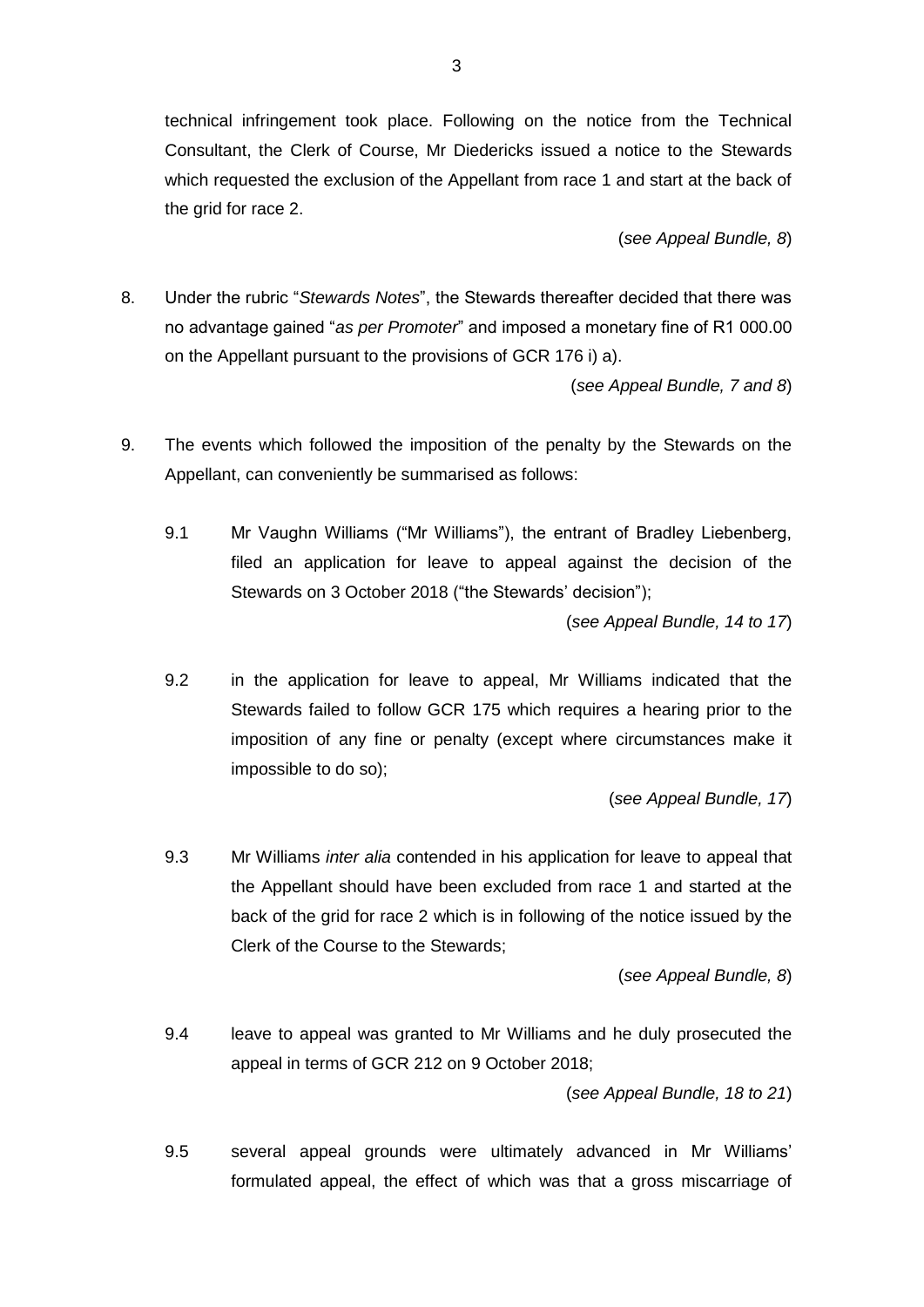justice occurred and that the Stewards were wrong in imposing a monetary fine on the Appellant, rather than exclusion;

(*see Appeal Bundle, 18 to 21*)

9.6 the Appellant, in the meantime, made submissions to MSA in which the competency of the appeal of Mr Williams was challenged on several grounds, *inter alia*, that there was a failure to sign certain documents at the event;

(*see Appeal Bundle, 22 to 31*)

9.7 COA 436 was constituted on 5 February 2019 and considered the appeal of Mr Williams;

(*see Appeal Bundle, 35 to 37*)

- 9.8 the findings of COA 436 were announced on 28 February 2019 and held as follows:
	- 9.8.1 that there was no dispute as to the non-compliance of the sparkplug used by the Appellant;

(*see Appeal Bundle, 36*)

9.8.2 according to Mr Robertson, the Appellant gained an advantage as a result of the technical infringement;

(*see Appeal Bundle, 36*)

9.8.3 the Stewards' decision was overturned, and the Appellant was excluded from the event;

(*see Appeal Bundle, 36*)

9.8.1 the *locus* of Mr Williams to have prosecuted the appeal was upheld in his favour;

(*see Appeal Bundle, 36*)

9.8.2 certain obiter comments were made;

(*see Appeal Bundle, 36*)

9.9 the Appellant filed an application for leave to appeal to the National Court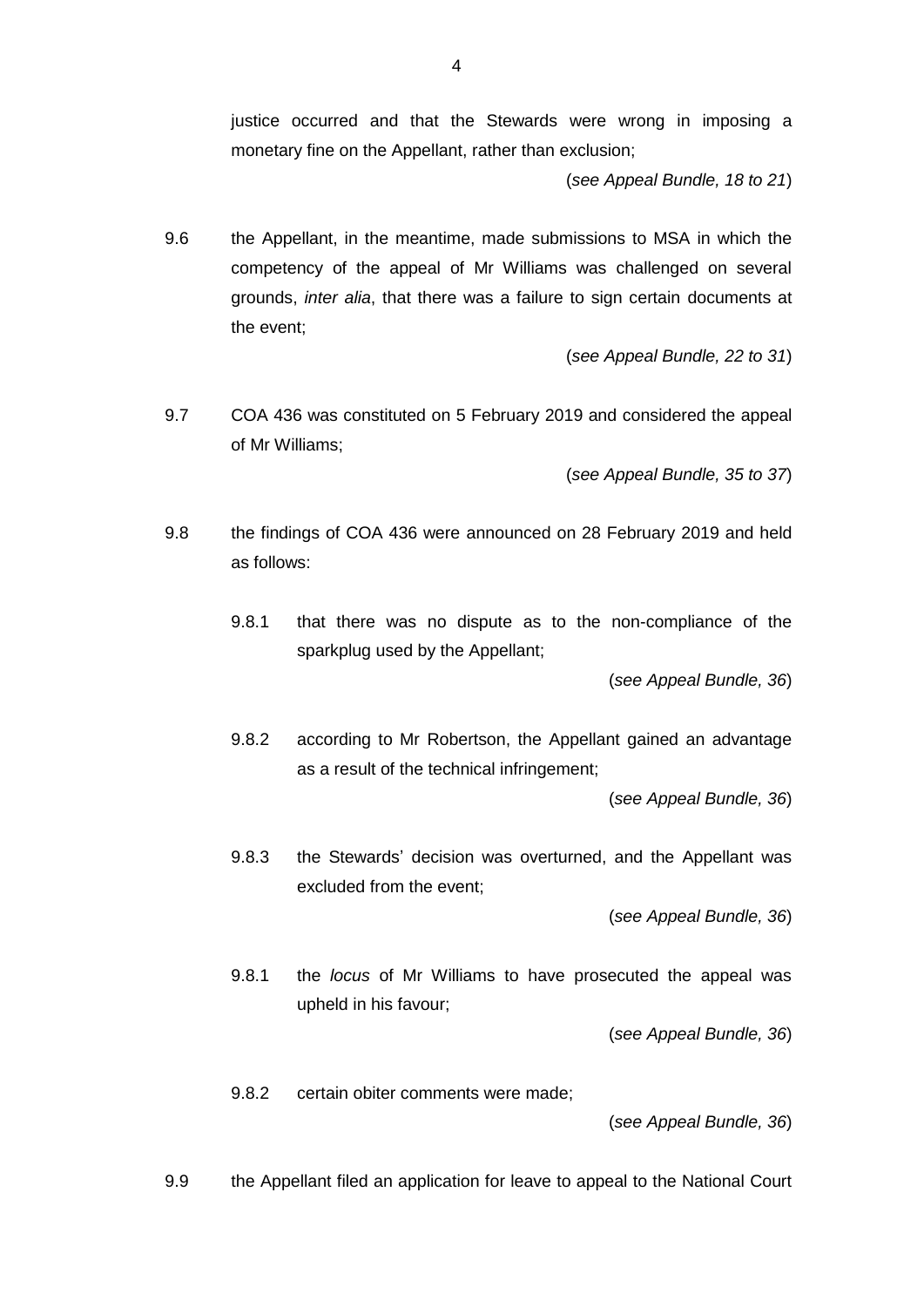of Appeal in terms of GCR 212 on 7 March 2019;

(*see Appeal Bundle, 38 to 44*)

9.10 a panel of this National Court of Appeal on 25 March 2019, granted leave to appeal.

(*see Appeal Bundle, 45*)

10. The Appellant's formulated appeal was filed on 31 March 2019 and covers multiple grounds which we largely find unnecessary to summarise or to deal with herein in view of our finding. They are of record.

(*see Appeal Bundle, 46 to 52*)

## **PROCESS FOLLOWED DURING THE APPEAL**

11. All hearings of appeals in terms of the GCR's are held *de novo*.

(see *GCR 208 viii*)

- 12. Three witnesses testified, whose evidence is of record and there is no need to summarise their versions herein. The witnesses were:
	- 12.1 Mr Ed Murray ("Mr Murray") who was the Promotor ("the Promoter") referred to under the notes made by the Stewards;
	- 12.2 Mr Robertson, the Technical Consultant;
	- 12.3 Mr Bradley Liebenberg, who was the driver of Mr Williams.
- 13. All interested parties were given an opportunity to address the NCA.

## **THE CONTROL OF MOTORSPORT, THE GCR'S AND THE SSR'S**

- 14. It is apposite at the outset to deal with the control of motorsport and where the officials and the "*rules of the game*" originate from.
- 15. MSA is a Non-Profit Company in terms of the Companies Act 61 of 1973 and Act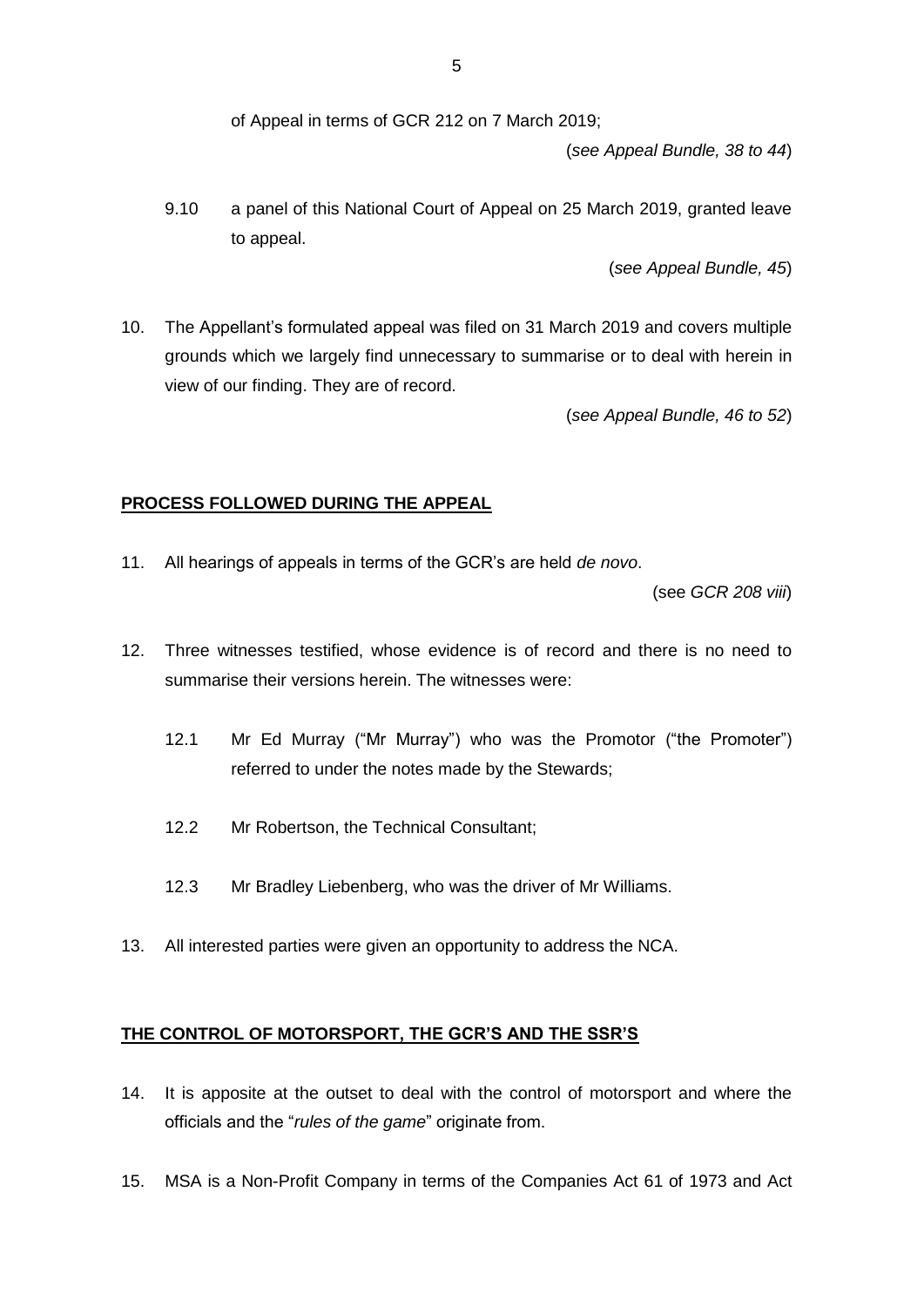71 of 2008. MSA holds the sporting authority to govern motorsport as it is the delegated authority by the *Federation Internationale de l'Automobile* ("FIA"), *Commission Internationale de Karting* ("CIK") and *Federation Internationale de Motocyclisme* ("FIM"). MSA is structured with a Board of Directors, a Secretariat, a National Court of Appeal*,* Specialist Panels, Sporting Commissions and Regional Committees. The Secretariat of MSA does not serve as bodies governing discipline of motorsport. It only attends to secretarial issues. The exercise of the sporting powers by MSA is in terms of the sporting codes of the FIA, CIK and FIM. As such, MSA has the right to control and administer South African National Championship competitions for all motorsport events. The National Court of Appeal of MSA is the ultimate final Court of Judgment of MSA.

> (see *Articles 3 to 7 of the MSA Memorandum*) (see *Article 35 of the MSA Memorandum*)

16. The participation of motorsport competitors in events managed by MSA is based on the law of contract. MSA has the sporting authority and is the ultimate authority to take all decisions concerning organizing, direction and management of motorsport in South Africa.

(see *GCR INTRODUCTION – CONTROL OF MOTORSPORT*)

- 17. MSA is an international and nationally recognised sporting body by the Government of South Africa. Its sporting platform is substantial. It has approximately eight thousand licence holders and it sanctions approximately five hundred sporting events every year in South Africa. The organisation of events under the control of MSA is a quality certification stamp which ensures that all participants can be assured that competition takes place within the boundaries of fair sporting events, with certainty as to good administration and results. For national events, national prizes and championships are awarded and organisers and promoters receive substantial accreditation for having the MSA stamp of approval for their events.
- 18. All participants involved in MSA sanctioned motorsport events subscribe to this authority. As such, a contract is concluded based on the "*rules of the game*". There exists a ranking structure in the MSA Rules and Regulations. (General Competition Rules are referred to as "GCR's"). The "*rules of the game*" of motorsport are structured in the main on the Memorandum of MSA and the GCR's. Any competitor who enters a motorsport event subscribes to these "*rules of the game*".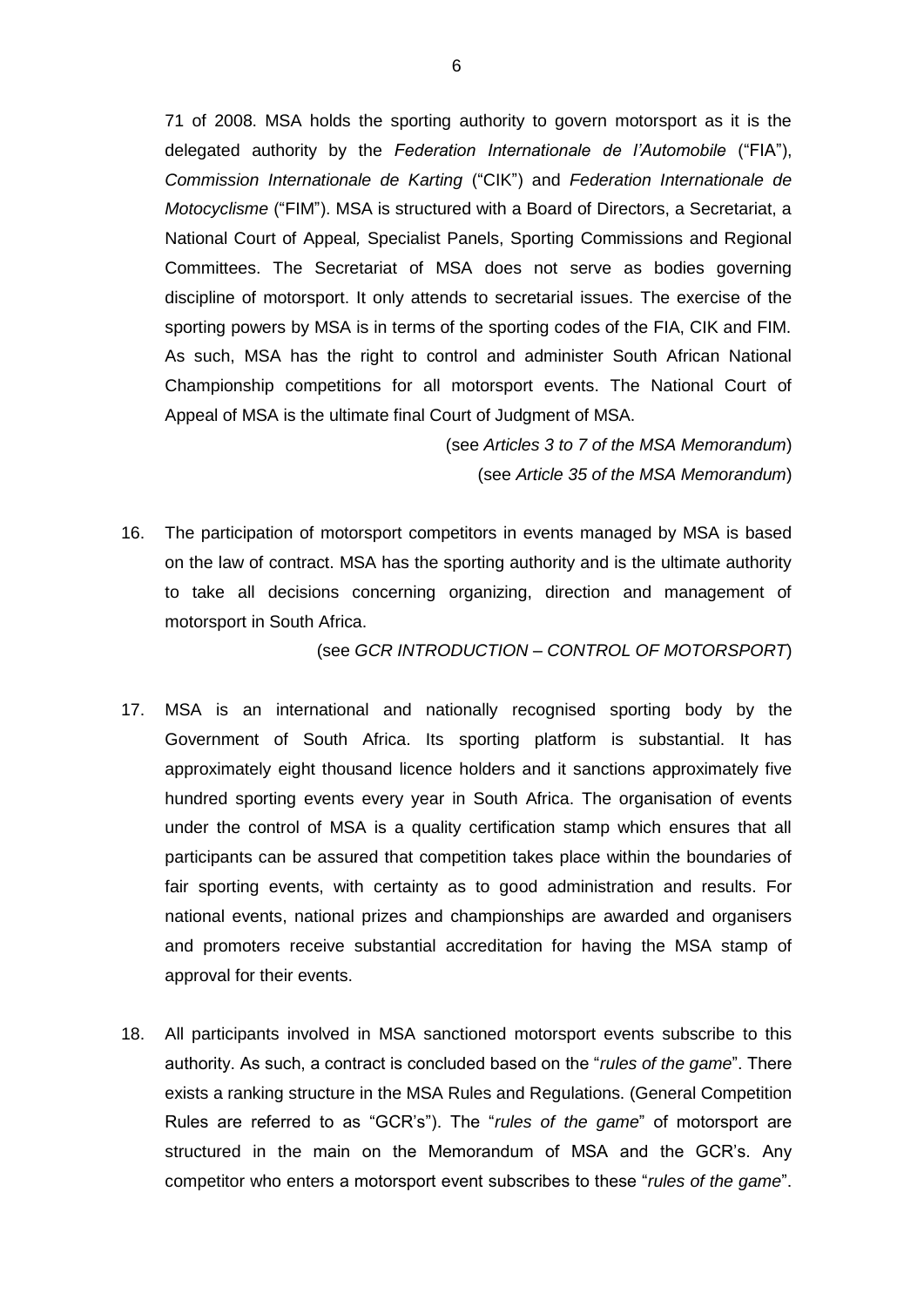(Reference in this judgment to "*rules and regulations*" intends to refer to the broad meaning of the "*rules of the game*". Specific references to GCR's are individually defined.)

(see *GCR 1*)

19. In addition to the GCR's there are also Supplementary Regulations ("SR's") that an organiser and promoter of a competition is obliged to issue and Standard Supplementary Regulations ("SSR's") issued by MSA.

(*see GCR 14 & GCR 16*)

- 20. The GCR's, SR's and SSR's thus constitute the "*rules of the game*" of motorsport.
- 21. GCR 143 to GCR 171 detail the importance of officials and the key roles that they play in motorsport events.

(*see GCR's 143 to 171*)

- 22. Motorsport events cannot take place without the involvement of officials. The important officials in the current instance are the Clerk of the Course, the Technical Consultant and the Stewards. Officials are instrumental in the organisation of an event and to ensure that the governing of the event takes place within the ambit of the GCR's, SR's and SSR's. These officials ultimately deal with allegations of infringements by competitors, conducting hearings and ultimately imposing penalties where infringements take place.
- 23. It is expected of every entrant and competitor to acquaint themselves with the GCR's and to conduct themselves within the purview thereof.

(*see GCR 113 read with GCR 122*)

24. GCR 22 defines an "*entrant*". It means any person or body who enters a vehicle in a competition and who is in possession of a licence. It is common cause that Mr Williams was a licenced entrant of MSA at the time of the event in question.

(*see GCR 22*)

25. GCR 113 deals with the obligations on entrants which includes that an entrant shall ensure that they sign on at documentation with their driver in order to formalise their legal standing at the event in question.

(*see GCR 113*)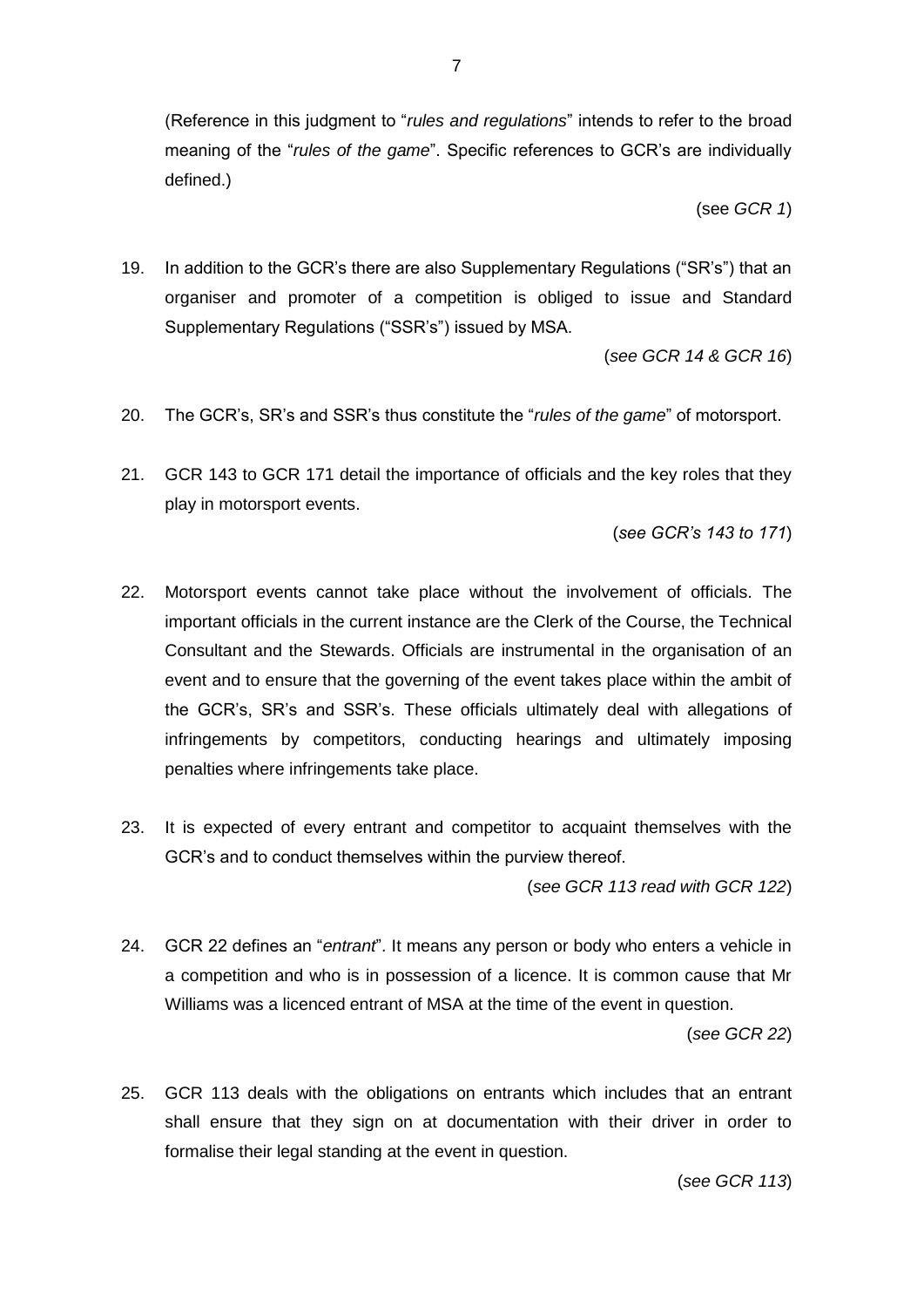## **LEGAL AND FACTUAL ISSUES WHICH ARISE IN THIS APPEAL**

- 26. The Appellant is *dominus litus* in this appeal.
- 27. The following aspects crystalised as to the legal and factual issues to be determined:
	- 27.1 National Karting Circular 4 of 2018 introduced certain amendments on 13 March 2019, with immediate effect. The amendments, in essence, implemented a rule change that penalties shall no longer be imposed by the Clerk of the Course, but directly by the Stewards **following a hearing**. Once the Stewards have made a decision, that decision, for obvious reasons, cannot be subjected to a protest to the same Stewards and an appeal against the decision of the Stewards was provided for by providing for the lodging of an application for leave to appeal to MSA. How the Stewards dealt with the report of the Technical Consultant in this matter, is the essential factual matter to be considered and to determine the legal consequences which follow therefrom;

(*see Appeal Bundle, 1 to 3*) (*see Appeal Bundle, 1, Section A, para 9*)

- 27.2 whilst the Appellant advances several grounds of appeal, these grounds only require consideration upon determination whether the Stewards' decision can be sustained;
- 27.3 the cost to be awarded.

#### **THE MERITS**

28. The amendment of National Karting Circular 4 of 2018 provided as follows:

"*A. Following the recent Karting Commission meeting, the following amendments are made to the National Karting Regulations, with immediate effect:*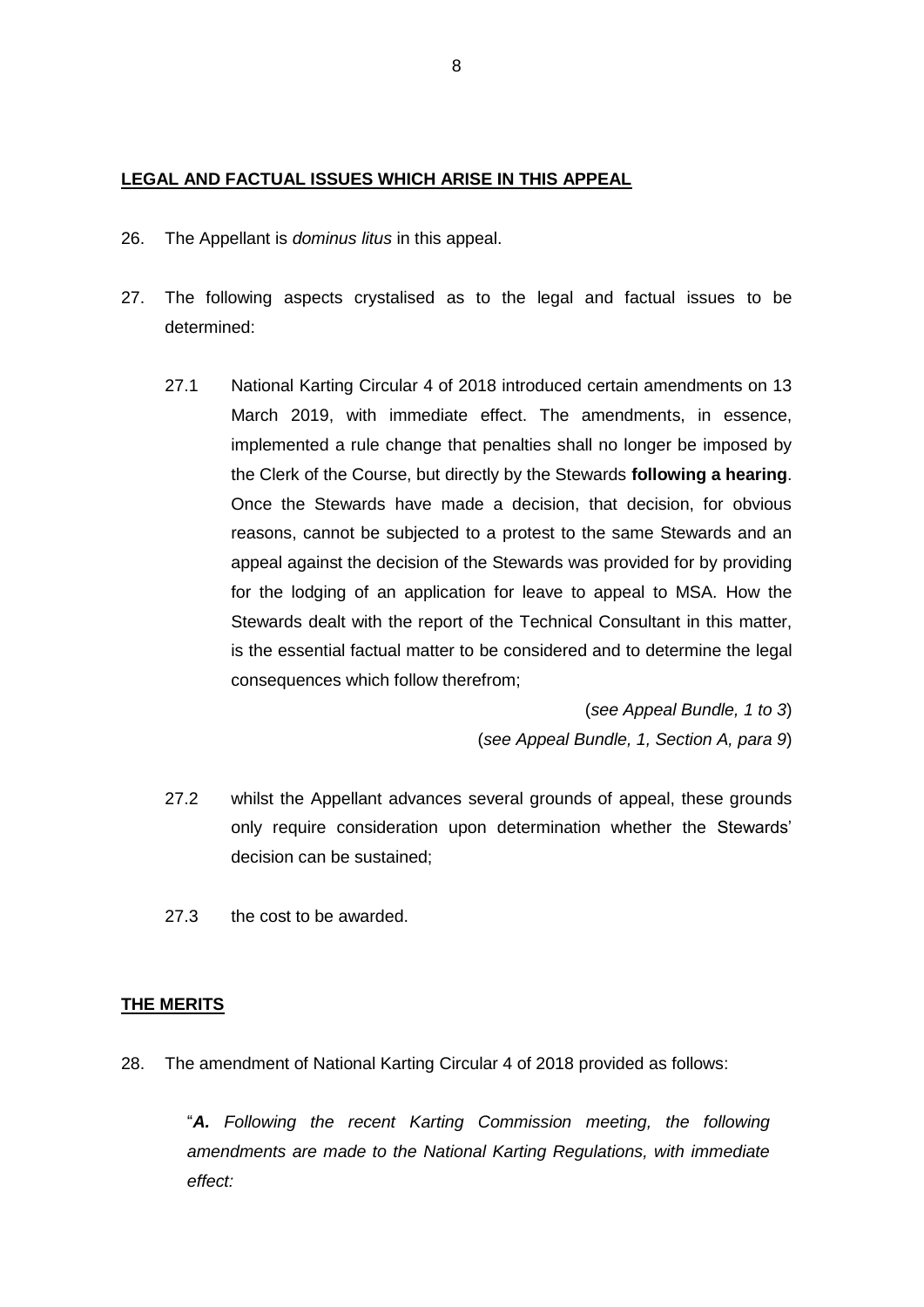## *SECTION A*

## *9. OFFICIALS*

*…*

*With immediate effect, penalties shall no longer be imposed on competitors by the Clerk of the Course. Penalties shall instead be imposed directly by the Stewards (following a hearing), either of their own volition or acting on a report from the Clerk of the Course. This will free up the Clerk/s of the Course to get on with running the event and allow for matters to be more thoroughly investigated before decisions are taken.*

*It stands to reason that, once the Stewards have made a decision (to impose a penalty or otherwise), said decision cannot then be the subject of a protest. For regional and national events, any decision made by the Stewards is subject to appeal, as is currently the case, and requires in the first instance the lodging of an application for leave to appeal to MSA – see GCR 212.*

*Where competitors lodge protests against other competitors, the Stewards will continue to hear such protests as has always been the case.*"

(our underlining and emphasis)

29. Paragraph 11 of National Karting Circular 4, in addition, dealt with the responsibilities of an entrant in addition to those outlined in GCR 113. It provides that:

#### "*11. PENALTIES*

*xiii - In addition to their responsibilities outlined in GCR 113, entrants are advised that it is also their responsibility to sign on at documentation on behalf of the driver/s they represent. Any failure to do so may result in the imposition of a penalty and/or an entrant not being recognised as such, at the discretion of the Stewards of the Meeting.*"

> (*see Appeal Bundle, 1*) (our emphasis)

30. Insofar as GCR 113 requires that the driver signs on at documentation, paragraph 11 of the Karting Circular 4 required the entrant to sign on at documentation "*on behalf of the driver*" which they represent.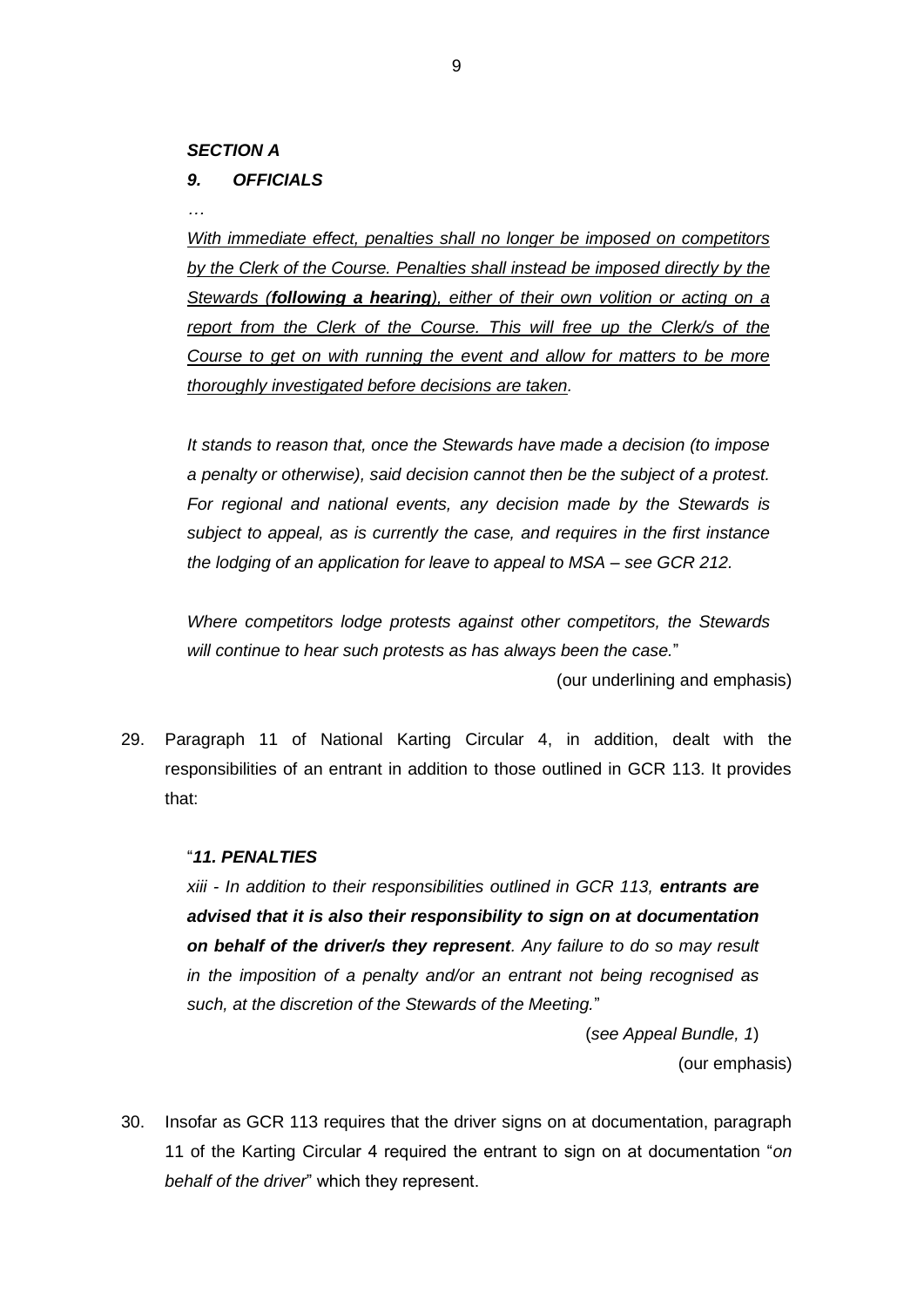31. GCR 175 details the necessity for a hearing prior to the imposition of any penalty.

"*175. NECESSITY FOR A HEARING PRIOR TO THE IMPOSITION OF ANY PENALTY*

*Except where circumstances make it impossible to do so, before imposing any penalty, the Clerk of the Course and/or Stewards of the Meeting, a MSA Court of Appeal or MSA National Court of Appeal as the case may be, shall summon the parties concerned to appear before them. …*"

(*see GCR 175*)

- 32. The necessity for hearings is a cornerstone of natural justice in motorsport when penalties are imposed. No penalty can be imposed without a hearing, except where circumstances make it impossible to do so, as provided for in terms of GCR 175. No such circumstances were claimed in the current instance and no party contended that such circumstances existed. There was sufficient reason for the Stewards to consider the technical infringement and to call the Appellant to a hearing. The Stewards advanced no reason why a hearing was not conducted.
- 33. As a matter of fact, whilst the Stewards clearly took a decision to impose the monetary fine on the Appellant, it appears that they did so following an informal process by speaking to the Promotor, but not having a hearing as they should have done in terms of GCR 175.
- 34. There was an attempt by the Appellant to validate the conduct of the Stewards by claiming that the Promotor was a registered Technical Consultant by MSA (but not appointed on the day in question). There is no merit in this contention whatsoever.
- 35. The Stewards abdicated their responsibility to conduct a hearing following the report of the Technical Consultant and their approach to the Promotor for his view confused and convoluted the matter even more.
- 36. By no stretch of the imagination can the conduct of the Stewards be interpreted as being a hearing. They did not notify the Appellant to attend the hearing and they did not call on Mr Williams to attend the hearing. The Stewards embarked on a frolic of their own to speak to the Promotor and to gather his view.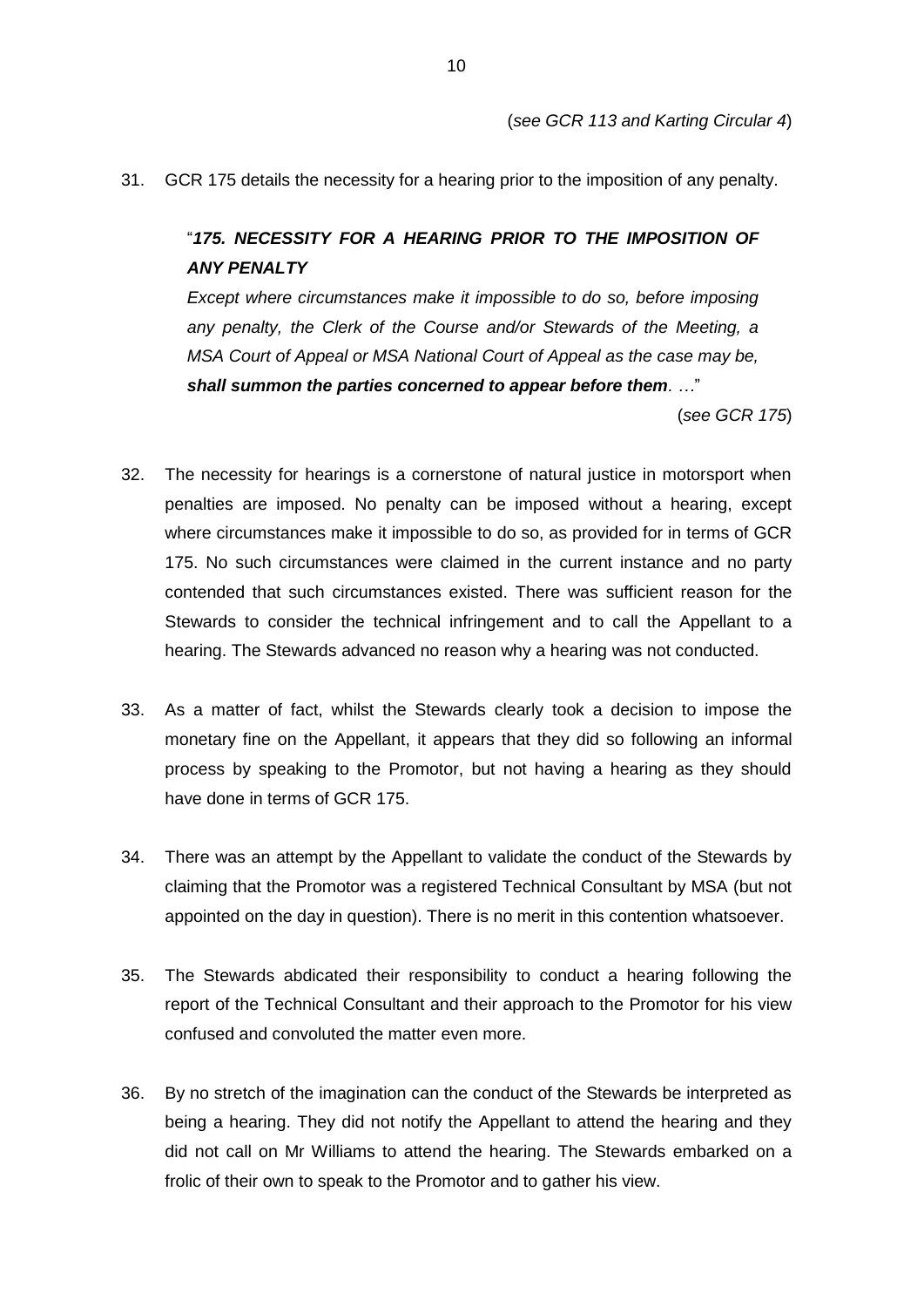- 37. In absence of a hearing by the Stewards, there has been a fundamental breach of the cornerstone of justice which demands in motorsport that no penalty can be imposed without a hearing.
- 38. The effect of COA 436 was that it imposed a sanction and conducted a hearing in consequence of the technical infringement which is common cause. COA 436 did not appreciate that there was no hearing conducted by the Stewards and it could not remedy the error of the Stewards for avoiding a hearing by conducting its own hearing as a Court of first instance.
- 39. GCR 154 provides for the powers of MSA to enquire into a matter as envisaged in terms of GCR 211. Courts of Enquiry are formed to investigate a breach of any of the GCR's, SSR's or SR's, whether or not such breach has been the subject of a protest and / or an appeal.
- 40. The technical infringement of the Appellant is common cause, but the consequence thereof, is not. More particularly, whether the technical infringement gained the Appellant an advantage, or not. The current circumstances warrant a formal enquiry by a Court of Enquiry in which the Appellant and the Technical Consultant should be called upon to investigate whether an advantage was gained by the technical infringement, or not.
- 41. This NCA considered whether it should refer the matter back to the Stewards to conduct a hearing or for this NCA to act as a Court of Enquiry to determine the factual consequence of the technical infringement, i.e. whether the Appellant gained a technical advantage or not. This NCA decided not to refer the matter back to the Stewards or to act as a Court of Enquiry in the first instance.
- 42. It is not in the interest of motorsport for this NCA to sit as a Court of first and last instance in which matters are decided without there being any possibility of appealing against the decision given. Experience shows that decisions are more likely to be correct if more than one Court has been required to consider the issues raised.

(*see Public Protector vs SARB (2019) ZACC 29: Constitutional Court, and in particular paragraph 246 and its endorsement of the Fleecytex Judgment and the authority quoted therein*)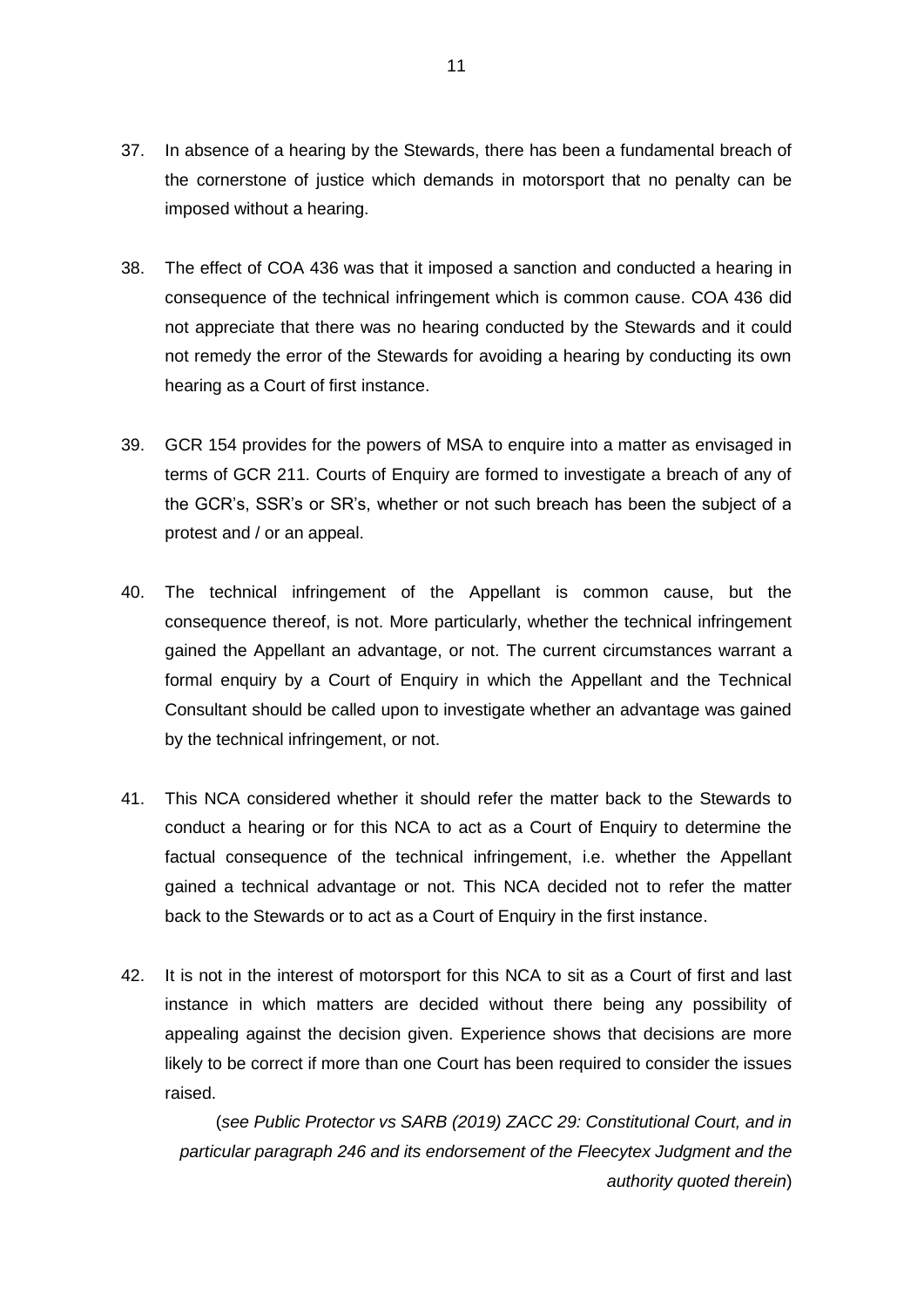- 43. MSA should direct that a Court of Enquiry be appointed to investigate the consequence of the technical infringement. A Court of Enquiry will be best suited to do so, and it will also ensure that there remains within the structure of MSA a remedy process for an aggrieved party to appeal a finding of a Court of Enquiry to bring the matter to finality.
- 44. MSA is directed to appoint a Court of Enquiry as a matter of priority as per the order and findings below.
- 45. This judgment therefore does not make any finding as to the technical infringement and its consequences as to an advantage or not for the Appellant.
- 46. Whilst strictly speaking not necessary to deal with any of the other grounds of appeal, the Appellant contended that there were several deficiencies in the *locus standi* of Mr Williams to have pursued the application for leave to appeal which lead to COA 436. There is no merit in these contentions. Mr Williams' signature appears on the document produced at documentation of the event and his signingon at document in any event falls within the purview of National Karting Circular 4, paragraph 11, xiii. This issue is disposed of in this NCA.
- 47. As to costs before this NCA, no award as to costs is made in view of this NCA's directive that a Court of Enquiry investigates the consequence of the technical infringement.

#### **FINDINGS**

- 48. The NCA finds that:
	- 48.1 the Stewards failed to conduct a hearing pursuant to the provisions of GCR 175 on 30 September 2018;
	- 48.2 the findings of COA 436 against the Appellant and imposing a penalty on him are set aside in its entirety in view thereof that there was no hearing conducted by the Stewards;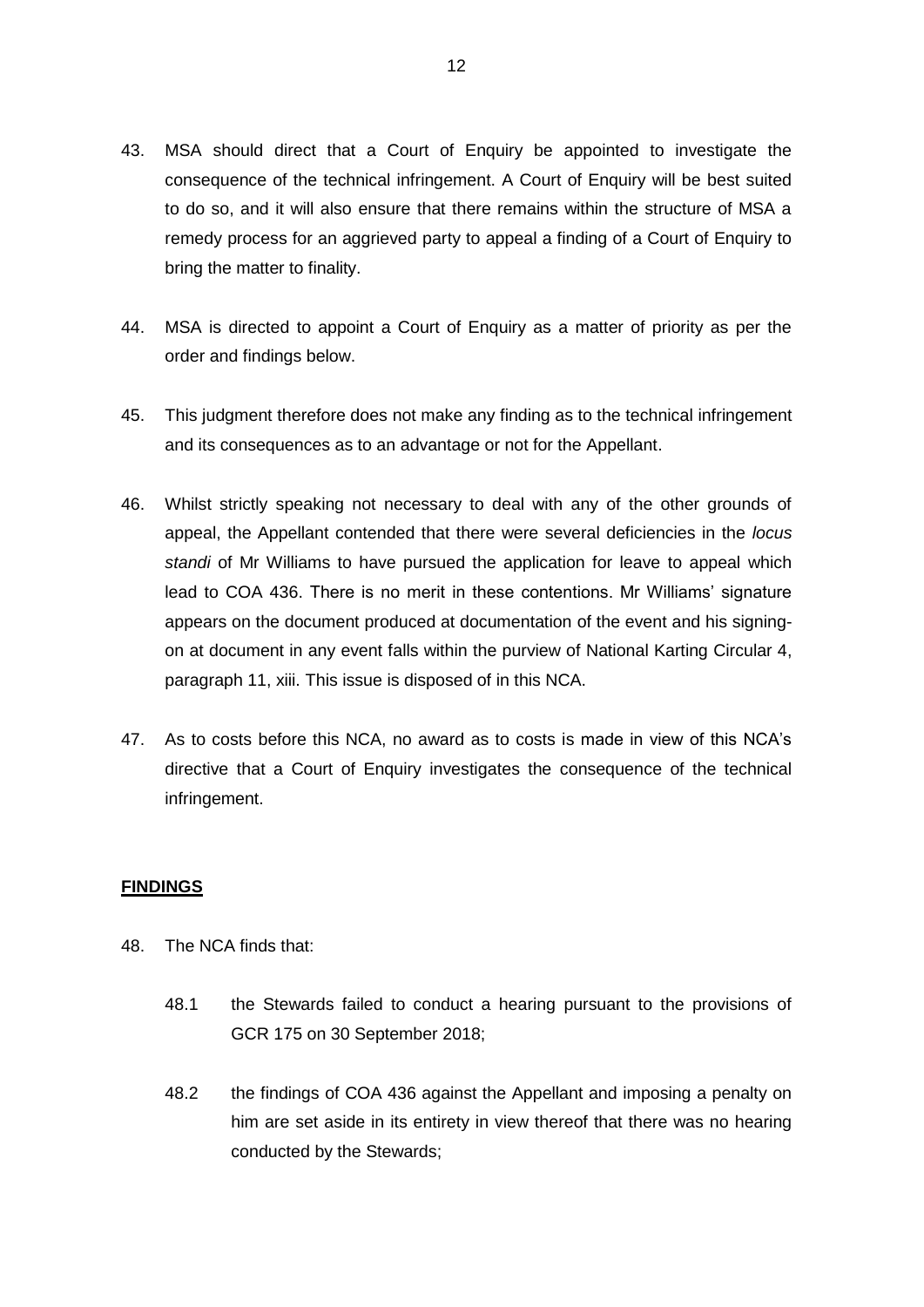- 48.3 MSA is directed to appoint a Court of Enquiry in terms of GCR 211 read with GCR 154, to investigate whether the technical infringement of the Appellant during the event gained him an advantage or not, and to impose a suitable penalty pursuant to the provisions of the GCR's, SSR's and SR's;
- 48.4 the Appeal succeeds on the grounds only that there was a failure of the Stewards to apply the provisions of GCR 175 and makes no finding as to an advantage gained or not, as a result of the technical infringement;
- 48.5 no order is made as to costs in the current judgment.

#### **OBITER COMMENTS**

- 49. COA 436 made several obiter comments which requires our consideration:
	- 49.1 the Stewards were severely reprimanded by COA 436 for having failed to consult a Technical Consultant on the question of advantage and having failed to apply the rule regarding exclusion correctly. We cannot fault these obiter comments, suffice it to emphasise that the material failure of the Stewards was their failure **to have conducted a hearing prior to the imposition of any penalty**. The Stewards should be informed as to their failure to have conducted a hearing and the judgment of this NCA. In addition, their approach to the Promotor of the event to have opined on the notice of the Technical Consultant, was unfortunate, unnecessary and compounded the error of the Stewards;
	- 49.2 COA 436 encouraged MSA to revisit the provisions of National Karting Circular 4 and its impact as to competitor protests and appeals. The 2018 racing season has come and gone, and this point may be moot. For clarity purposes, whilst the motivation recorded in National Karting Circular 4 is appreciated insofar as it was intended to "*free up*" the Clerk of the Course, this incident is an example that the normal motorsport overview structure of the Clerk of the Course imposing penalties and the Stewards having the ability to consider this following a hearing, remains advisable;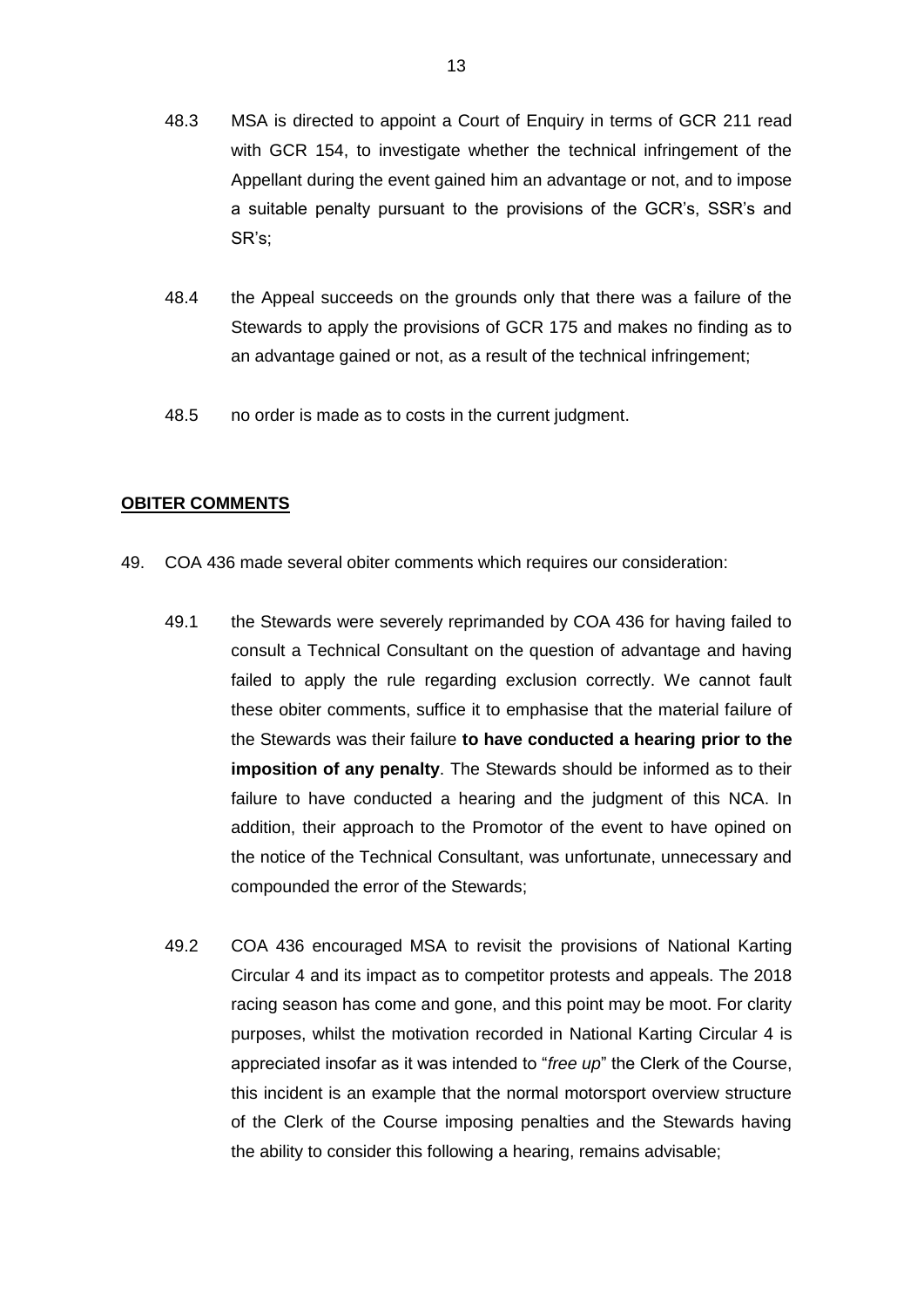49.3 COA 436 observed that the presence of Mr Hector North and Mr Michael North under the "*observer status*" was a contravention of GCR 210 vi). Insofar as it necessitates clarification, legal representation for parties is only allowed in the NCA. By affording legal practitioners "*observer status*" in Courts of Appeal, should not lead to an abuse of such "*observer status*". Presiding Officers at Courts of Appeal should ensure that legal practitioners who are afforded "*observer status*" in Courts of Appeal, **should not participate in the proceedings in whatsoever manner by guiding parties or influencing them directly or indirectly**. Courts of Appeal should not hesitate to exclude observers where legal practitioners are allowed "*observer status*" and where they influence or direct proceedings through oral or written participation. Our obiter comment in this regard should not be interpreted or held as a finding as to the conduct of Mr Hector North or Mr Michael North as held by COA 436.

## **HANDED DOWN AT CAPE TOWN ON THIS THE 23RD DAY OF JULY 2019.**

 *Electronically Signed*

**Adv André P Bezuidenhout Court President**

*Electronically Signed*

**Mr Mike Clingman Court Member**

*Electronically Signed* **Mr Jannie Geyser Court Member**